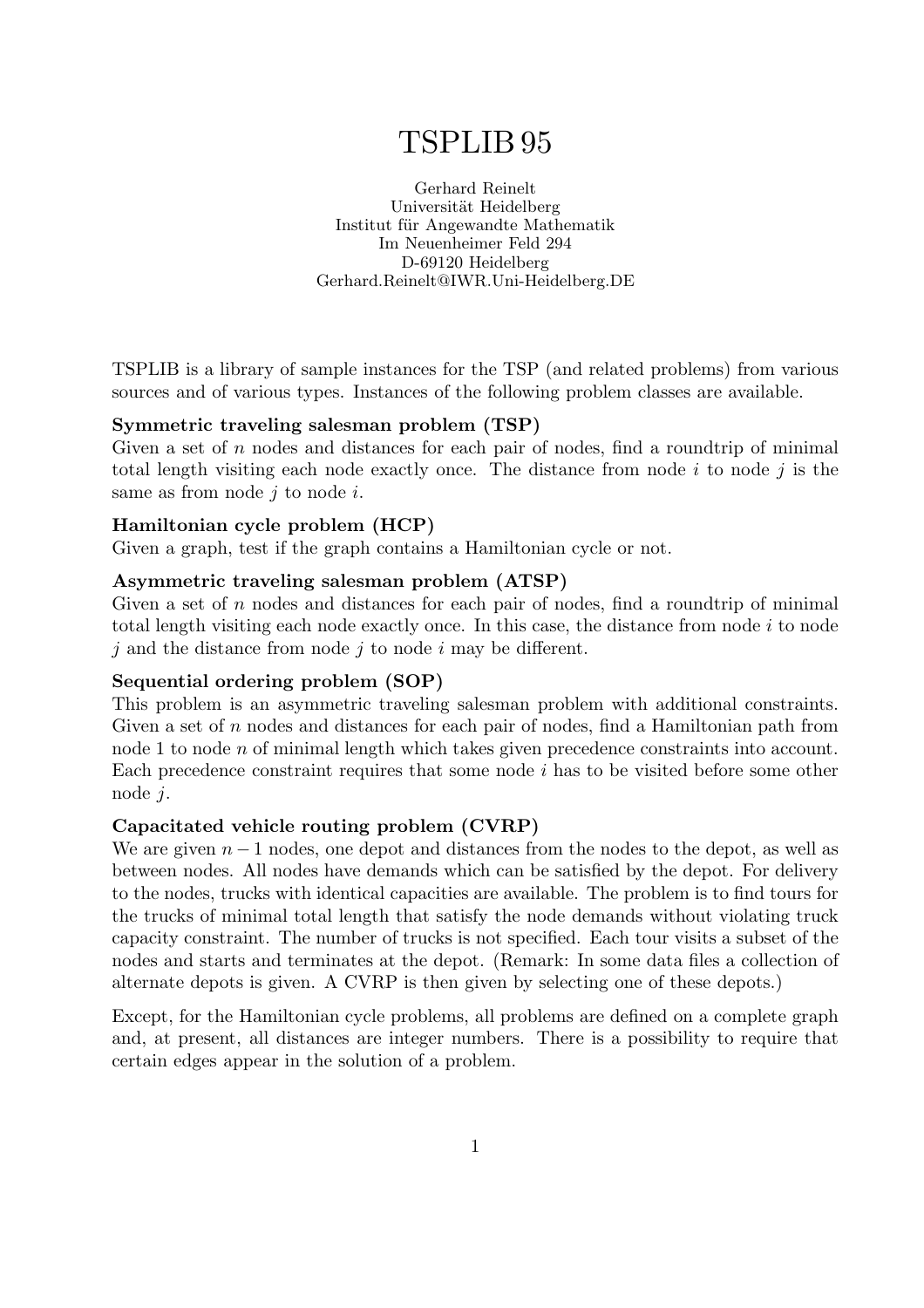## 1. The file format

Each file consists of a specification part and of a data part. The specification part contains information on the file format and on its contents. The data part contains explicit data.

## 1.1 The specification part

All entries in this section are of the form  $\langle keyword \rangle$ :  $\langle value \rangle$ , where  $\langle keyword \rangle$  denotes an alphanumerical keyword and  $\langle value \rangle$  denotes alphanumerical or numerical data. The terms  $\langle string \rangle$ ,  $\langle integr \rangle$  and  $\langle real \rangle$  denote character string, integer or real data, respectively. The order of specification of the keywords in the data file is arbitrary (in principle), but must be consistent, i.e., whenever a keyword is specified, all necessary information for the correct interpretation of the keyword has to be known. Below we give a list of all available keywords.

1.1.1 NAME :  $\langle$ string>

Identifies the data file.

1.1.2 TYPE :  $\langle$ string>

Specifies the type of the data. Possible types are

| Data for a symmetric traveling salesman problem   |
|---------------------------------------------------|
| Data for an asymmetric traveling salesman problem |
| Data for a sequential ordering problem            |
| Hamiltonian cycle problem data                    |
| Capacitated vehicle routing problem data          |
| A collection of tours                             |
|                                                   |

### 1.1.3 COMMENT :  $\langle$ string>

Additional comments (usually the name of the contributor or creator of the problem instance is given here).

#### 1.1.4 DIMENSION :  $\langle$  integer>

For a TSP or ATSP, the dimension is the number of its nodes. For a CVRP, it is the total number of nodes and depots. For a TOUR file it is the dimension of the corresponding problem.

1.1.5 CAPACITY :  $\langle$  integer>

Specifies the truck capacity in a CVRP.

1.1.6 EDGE\_WEIGHT\_TYPE :  $\langle$ string>

Specifies how the edge weights (or distances) are given. The values are

- EXPLICIT Weights are listed explicitly in the corresponding section
- EUC 2D Weights are Euclidean distances in 2-D
- EUC 3D Weights are Euclidean distances in 3-D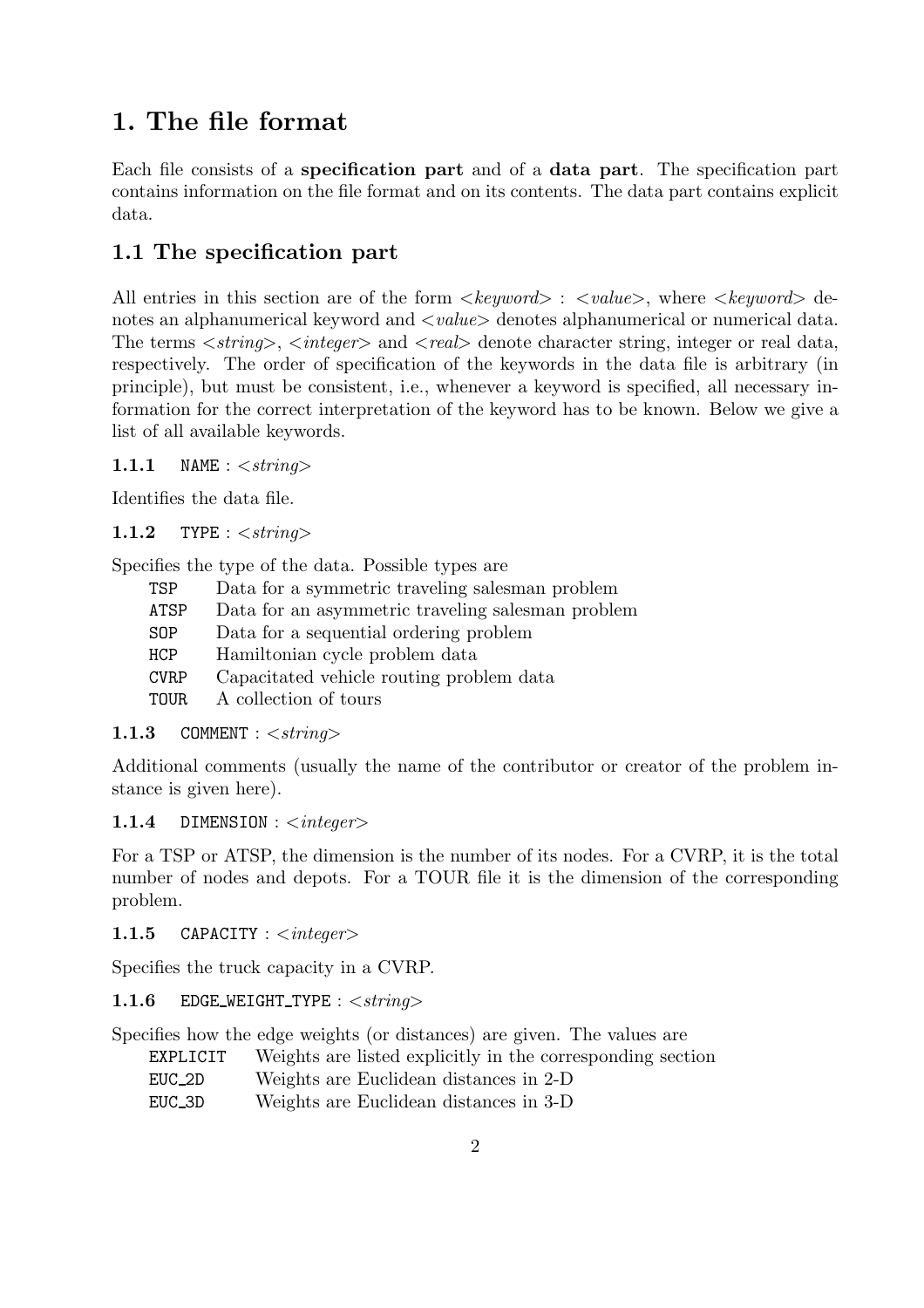| MAX_2D  | Weights are maximum distances in 2-D                               |
|---------|--------------------------------------------------------------------|
| MAX_3D  | Weights are maximum distances in 3-D                               |
| MAN_2D  | Weights are Manhattan distances in 2-D                             |
| MAN_3D  | Weights are Manhattan distances in 3-D                             |
| CEIL_2D | Weights are Euclidean distances in 2-D rounded up                  |
| GEO     | Weights are geographical distances                                 |
| ATT     | Special distance function for problems att48 and att532            |
| XRAY1   | Special distance function for crystallography problems (Version 1) |
| XRAY2   | Special distance function for crystallography problems (Version 2) |
| SPECIAL | There is a special distance function documented elsewhere          |

### 1.1.7 EDGE\_WEIGHT\_FORMAT :  $\langle$ string>

|                 | Describes the format of the edge weights if they are given explicitly. The values are |
|-----------------|---------------------------------------------------------------------------------------|
| <b>FUNCTION</b> | Weights are given by a function (see above)                                           |
| FULL_MATRIX     | Weights are given by a full matrix                                                    |
| UPPER_ROW       | Upper triangular matrix (row-wise without diagonal entries)                           |
| LOWER_ROW       | Lower triangular matrix (row-wise without diagonal entries)                           |
| UPPER_DIAG_ROW  | Upper triangular matrix (row-wise including diagonal entries)                         |
| LOWER_DIAG_ROW  | Lower triangular matrix (row-wise including diagonal entries)                         |
| UPPER_COL       | Upper triangular matrix (column-wise without diagonal entries)                        |
| LOWER_COL       | Lower triangular matrix (column-wise without diagonal entries)                        |
| UPPER_DIAG_COL  | Upper triangular matrix (column-wise including diagonal entries)                      |
| LOWER_DIAG_COL  | Lower triangular matrix (column-wise including diagonal entries)                      |

#### 1.1.7 EDGE\_DATA\_FORMAT :  $\langle$ string>

Describes the format in which the edges of a graph are given, if the graph is not complete. The values are

| EDGE_LIST | The graph is given by an edge list      |
|-----------|-----------------------------------------|
| ADJ_LIST  | The graph is given as an adjacency list |

### 1.1.9 NODE\_COORD\_TYPE :  $\langle$ string>

Specifies whether coordinates are associated with each node (which, for example may be used for either graphical display or distance computations). The values are

| TWOD_COORDS   | Nodes are specified by coordinates in 2-D    |
|---------------|----------------------------------------------|
| THREED_COORDS | Nodes are specified by coordinates in 3-D    |
| NO_COORDS     | The nodes do not have associated coordinates |
|               |                                              |

The default value is NO COORDS.

### 1.1.10 DISPLAY\_DATA\_TYPE :  $\langle$ string>

Specifies how a graphical display of the nodes can be obtained. The values are

| COORD_DISPLAY |  |  | Display is generated from the node coordinates |
|---------------|--|--|------------------------------------------------|
|               |  |  |                                                |

TWOD DISPLAY Explicit coordinates in 2-D are given

NO DISPLAY No graphical display is possible

The default value is COORD DISPLAY if node coordinates are specified and NO DISPLAY otherwise.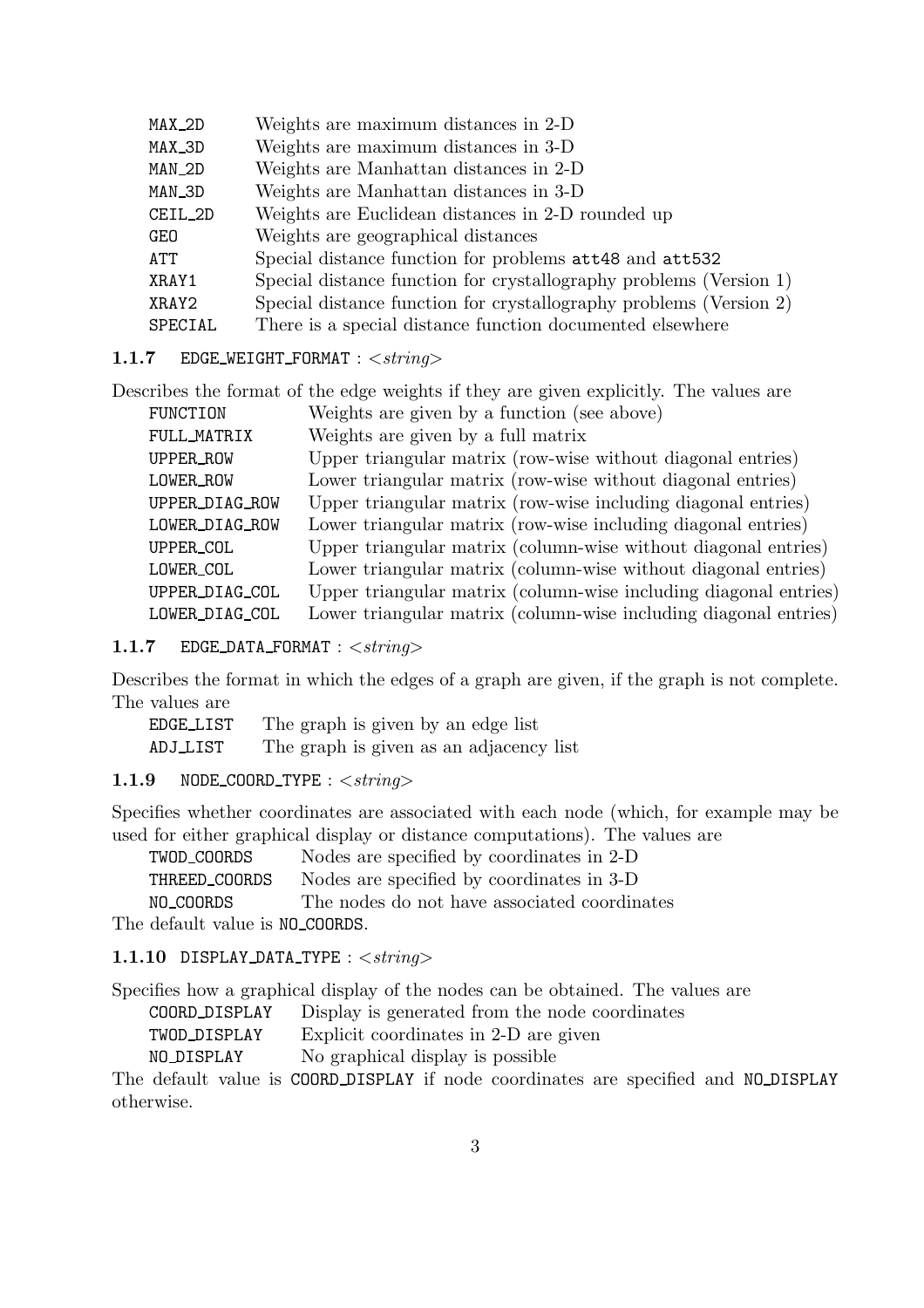#### 1.1.11 EOF :

Terminates the input data. This entry is optional.

### 1.2 The data part

Depending on the choice of specifications some additional data may be required. These data are given in corresponding data sections following the specification part. Each data section begins with the corresponding keyword. The length of the section is either implicitly known from the format specification, or the section is terminated by an appropriate endof-section identifier.

### 1.2.1 NODE COORD SECTION :

Node coordinates are given in this section. Each line is of the form

```
\langleinteger\rangle\langlereal\rangle\langlereal\rangle
```
if NODE COORD TYPE is TWOD COORDS, or

 $\langle$  integer $\rangle$   $\langle$  real $\rangle$   $\langle$  real $\rangle$ 

if NODE COORD TYPE is THREED COORDS. The integers give the number of the respective nodes. The real numbers give the associated coordinates.

#### 1.2.2 DEPOT SECTION :

Contains a list of possible alternate depot nodes. This list is terminated by  $a - 1$ .

#### 1.2.3 DEMAND SECTION :

The demands of all nodes of a CVRP are given in the form (per line)

 $\langle$ integer $\rangle$  $\langle$ integer $\rangle$ 

The first integer specifies a node number, the second its demand. The depot nodes must also occur in this section. Their demands are 0.

#### 1.2.4 EDGE DATA SECTION :

Edges of a graph are specified in either of the two formats allowed in the EDGE DATA FORMAT entry. If the type is EDGE LIST, then the edges are given as a sequence of lines of the form

 $\langle$ integer $>$  $\langle$ integer $>$ 

each entry giving the terminal nodes of some edge. The list is terminated by a  $-1$ . If the type is ADJ LIST, the section consists of a list of adjacency lists for nodes. The adjacency list of a node  $x$  is specified as

```
<integer> <integer> . . . <integer> −1
```
where the first integer gives the number of node  $x$  and the following integers (terminated by  $-1$ ) the numbers of nodes adjacent to x. The list of adjacency lists is terminated by an additional −1.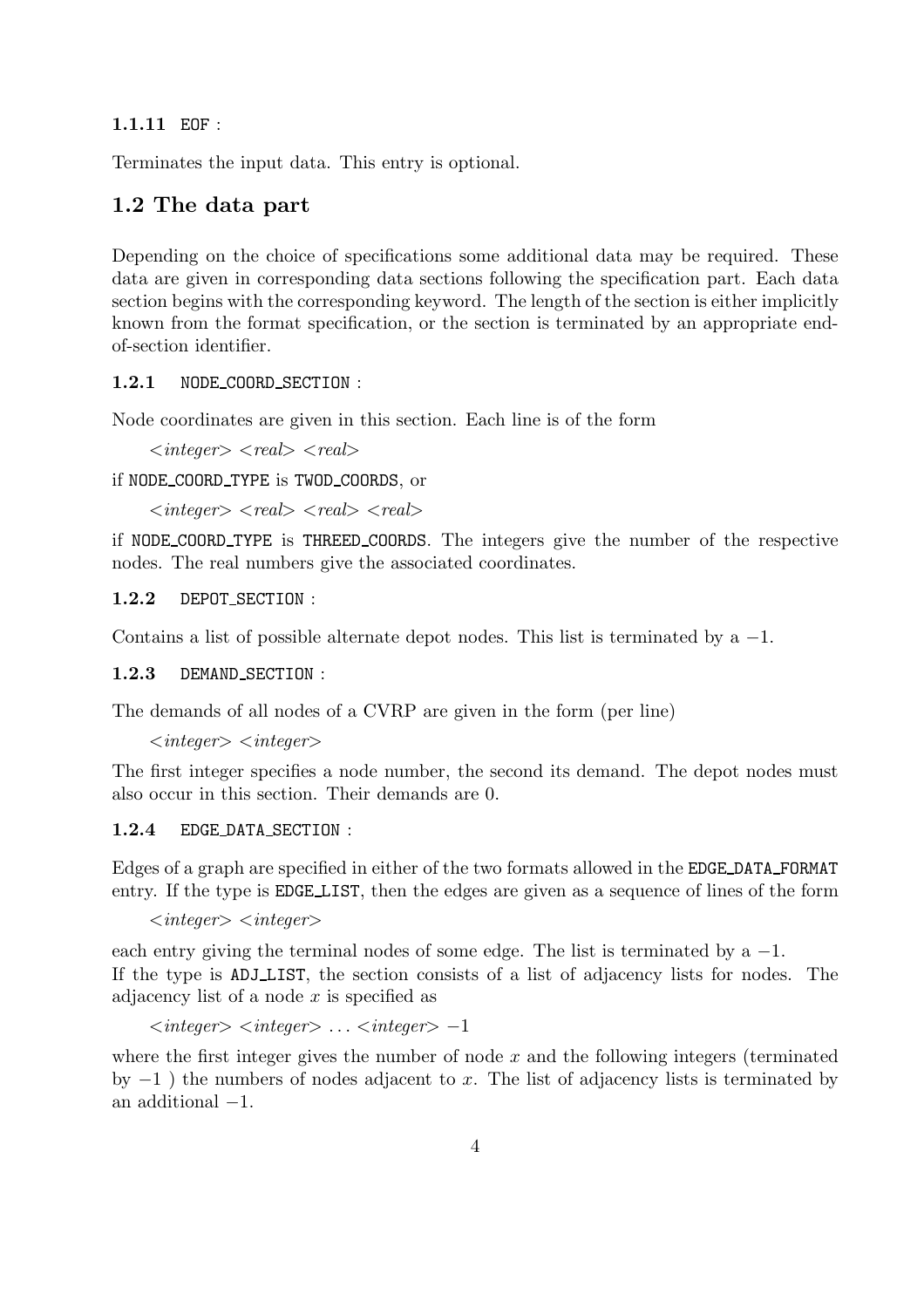### 1.2.5 FIXED EDGES SECTION :

In this section, edges are listed that are required to appear in each solution to the problem. The edges to be fixed are given in the form (per line)

 $\langle$ integer $>$  $\langle$ integer $>$ 

meaning that the edge (arc) from the first node to the second node has to be contained in a solution. This section is terminated by  $a - 1$ .

### 1.2.6 DISPLAY DATA SECTION :

If DISPLAY DATA TYPE is TWOD DISPLAY, the 2-dimensional coordinates from which a display can be generated are given in the form (per line)

 $\langle$ integer $\rangle$  $\langle$ real $\rangle$  $\langle$ real $\rangle$ 

The integers specify the respective nodes and the real numbers give the associated coordinates.

### 1.2.7 TOUR SECTION :

A collection of tours is specified in this section. Each tour is given by a list of integers giving the sequence in which the nodes are visited in this tour. Every such tour is terminated by a −1. An additional −1 terminates this section.

### 1.2.8 EDGE WEIGHT SECTION :

The edge weights are given in the format specified by the EDGE WEIGHT FORMAT entry. At present, all explicit data is integral and is given in one of the (self-explanatory) matrix formats. with implicitly known lengths.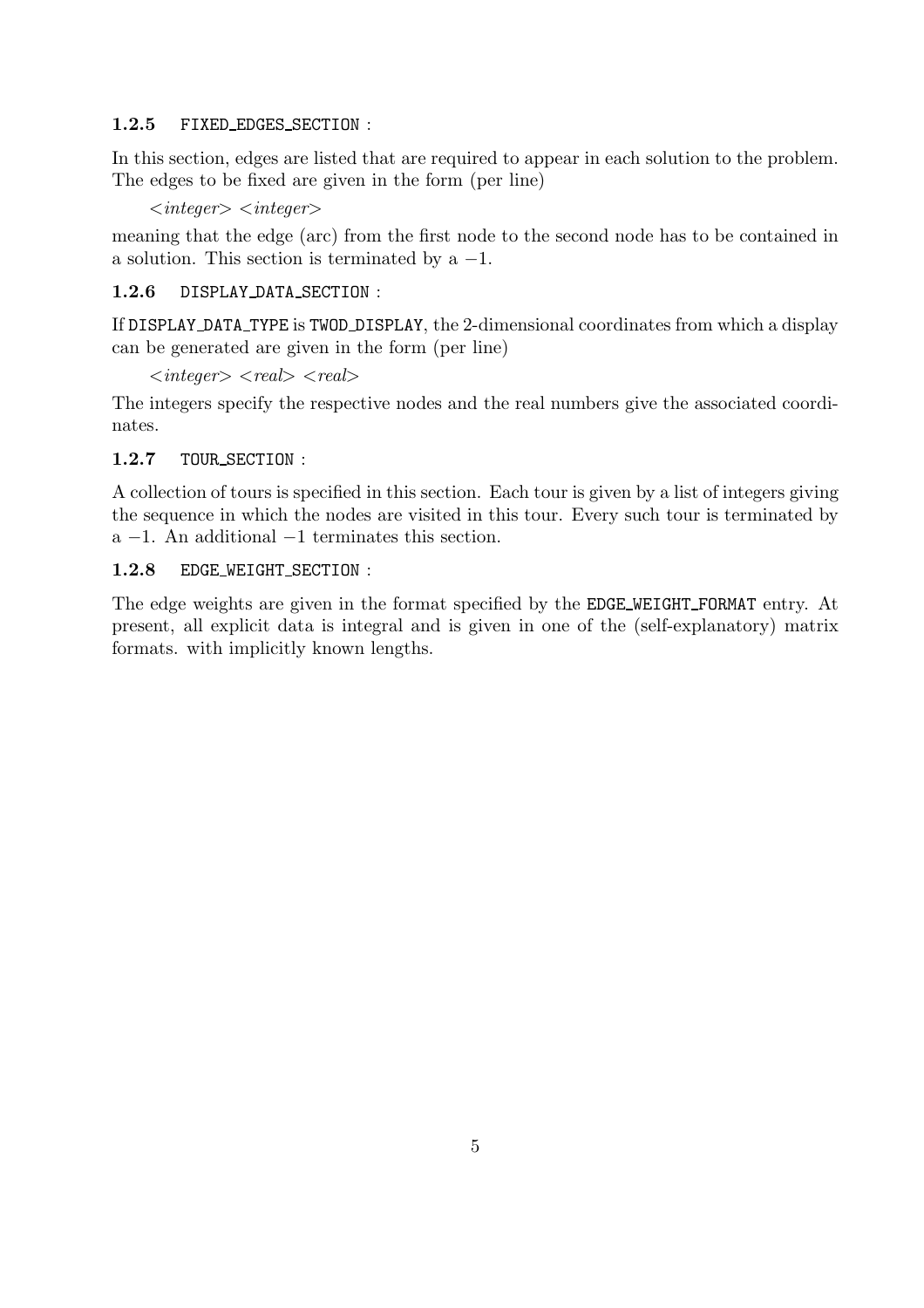## 2. The distance functions

For the various choices of EGDE WEIGHT TYPE, we now describe the computations of the repsective distances. In each case we give a (simplified) C-implementation for computing the distances from the input coordinates. All computations involving floating-point numbers are carried out in double precision arithmetic. The integers are assumed to be represented in 32-bit words. Since distances are required to be integral, we round to the nearest integer (in most cases). Below we have used the rounding function " $\text{nint}'$ " (" $\text{nint}(x)$ " can be replaced by " $(int)$   $(x+0.5)$ ").

## 2.1 Euclidean distance  $(L_2$ -metric)

For edge weight type EUC 2D and EUC 3D, floating point coordinates must be specified for each node. Let  $x[i], y[i],$  and  $z[i]$  be the coordinates of node i.

In the 2-dimensional case the distance between two points  $i$  and  $j$  is computed as follows:  $xd = x[i] - x[j];$ 

```
yd = y[i] - y[j];dij = nint(sqrt(c x dx + y dy));
```
In the 3-dimensional case we have:

```
xd = x[i] - x[j];yd = y[i] - y[j];
  zd = z[i] - z[j];
  dij = nint( sqrt( xd*xd + yd*yd + zd*zd) );
where sqrt is the C square root function.
```
### 2.2 Manhattan distance  $(L_1\text{-metric})$

Distances are given as Manhattan distances if the edge weight type is MAN 2D or MAN 3D. They are computed as follows.

2-dimensional case:

 $xd = abs(x[i] - x[j])$ ;  $yd = abs(y[i] - y[j])$ ; dij =  $nint( xd + yd)$ ;

3-dimensional case:

 $xd = abs(x[i] - x[j])$ ; yd = abs( y[i] - y[j] );  $zd = abs( z[i] - z[j])$ ; dij =  $nint( xd + yd + zd)$ ;

### 2.3 Maximum distance ( $L_{\infty}$ -metric)

Maximum distances are computed if the edge weight type is MAX 2D or MAX 3D. 2-dimensional case:

 $xd = abs(x[i] - x[j])$ ;  $yd = abs(y[i] - y[j])$ ; dij =  $max($  nint(  $xd$  ), nint(  $yd$  ) ) );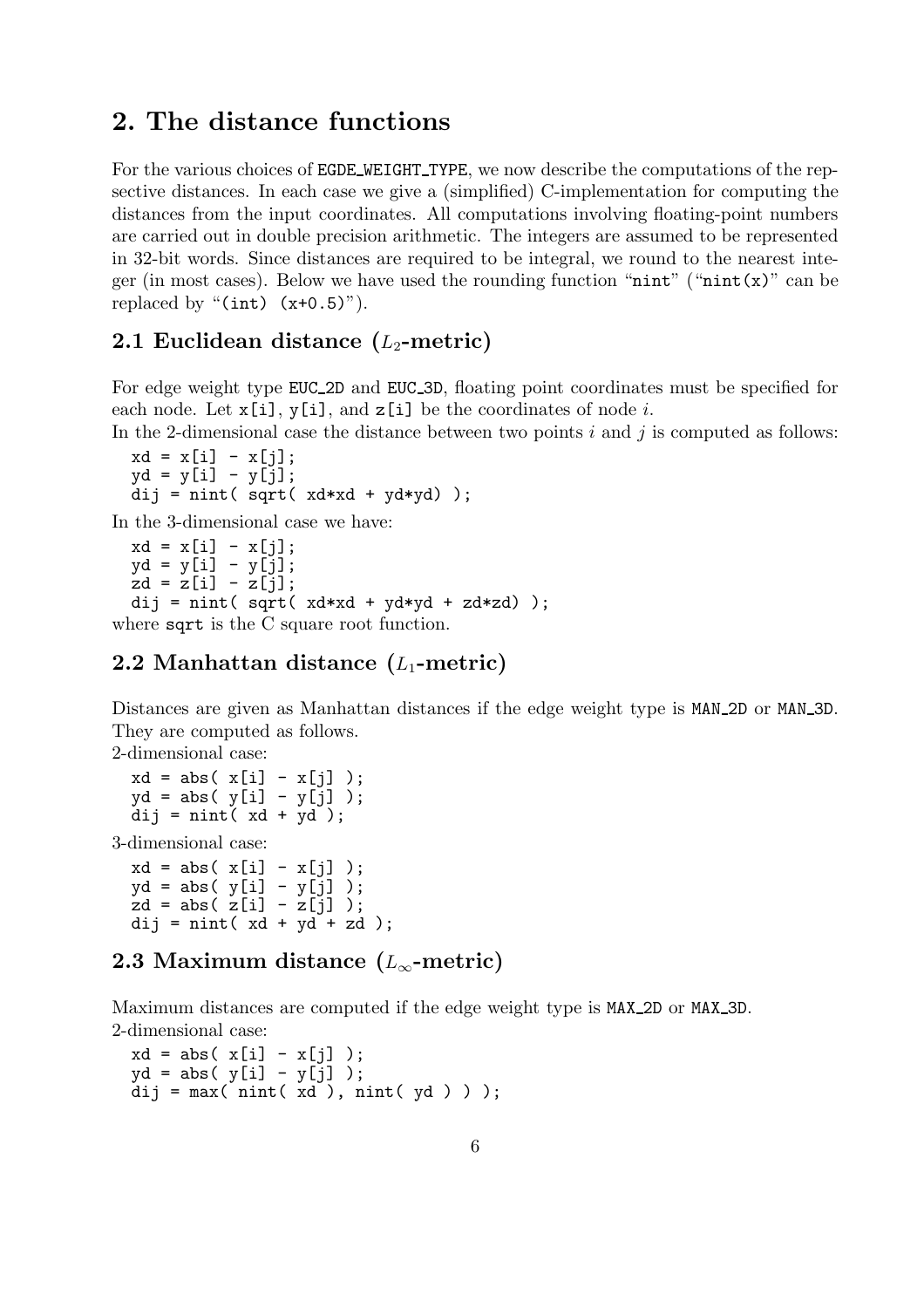3-dimensional case:

```
xd = abs(x[i] - x[j]);
yd = abs(y[i] - y[j]);
zd = abs( z[i] - z[j] );
dij = max( nint( xd ), nint( yd ), nint( zd ) );
```
## 2.4 Geographical distance

If the traveling salesman problem is a geographical problem, then the nodes correspond to points on the earth and the distance between two points is their distance on the idealized sphere with radius 6378.388 kilometers. The node coordinates give the geographical latitude and longitude of the corresponding point on the earth. Latitude and longitude are given in the form DDD.MM where DDD are the degrees and MM the minutes. A positive latitude is assumed to be "North", negative latitude means "South". Positive longitude means "East", negative latitude is assumed to be "West". For example, the input coordinates for Augsburg are  $48.23$  and  $10.53$ , meaning  $48^{\circ}23'$  North and  $10^{\circ}53'$  East.

Let  $x[i]$  and  $y[i]$  be coordinates for city i in the above format. First the input is converted to geographical latitude and longitude given in radians.

```
PI = 3.141592;
deg = nint( x[i]);
min = x[i] - deg;latitude[i] = \overline{PI} * (deg + 5.0 * min / 3.0 ) / 180.0;
deg = nint(y[i]);
min = y[i] - deg;longitude[i] = PI * (deg + 5.0 * min / 3.0 ) / 180.0;
```
The distance between two different nodes  $i$  and  $j$  in kilometers is then computed as follows:

```
RRR = 6378.388;
q1 = cos( longitude[i] - longitude[j] );
q2 = cos( latitude[i] - latitude[j] );
q3 = cos( latitude[i] + latitude[j] );
\overline{di} = (int) (RRR * acos( 0.5*((1.0+q1)*q2 - (1.0-q1)*q3) ) + 1.0);
```
The function "acos" is the inverse of the cosine function.

### 2.5 Pseudo-Euclidean distance

The edge weight type ATT corresponds to a special "pseudo-Euclidean" distance function. Let  $x[i]$  and  $y[i]$  be the coordinates of node i. The distance between two points i and j is computed as follows:

```
xd = x[i] - x[j];yd = y[i] - y[j];
rij = sqrt( (xd*xd + yd*yd) / 10.0 );
tij = nint( rij );
if (tij\langlerij) dij = tij + 1;
else dij = tij;
```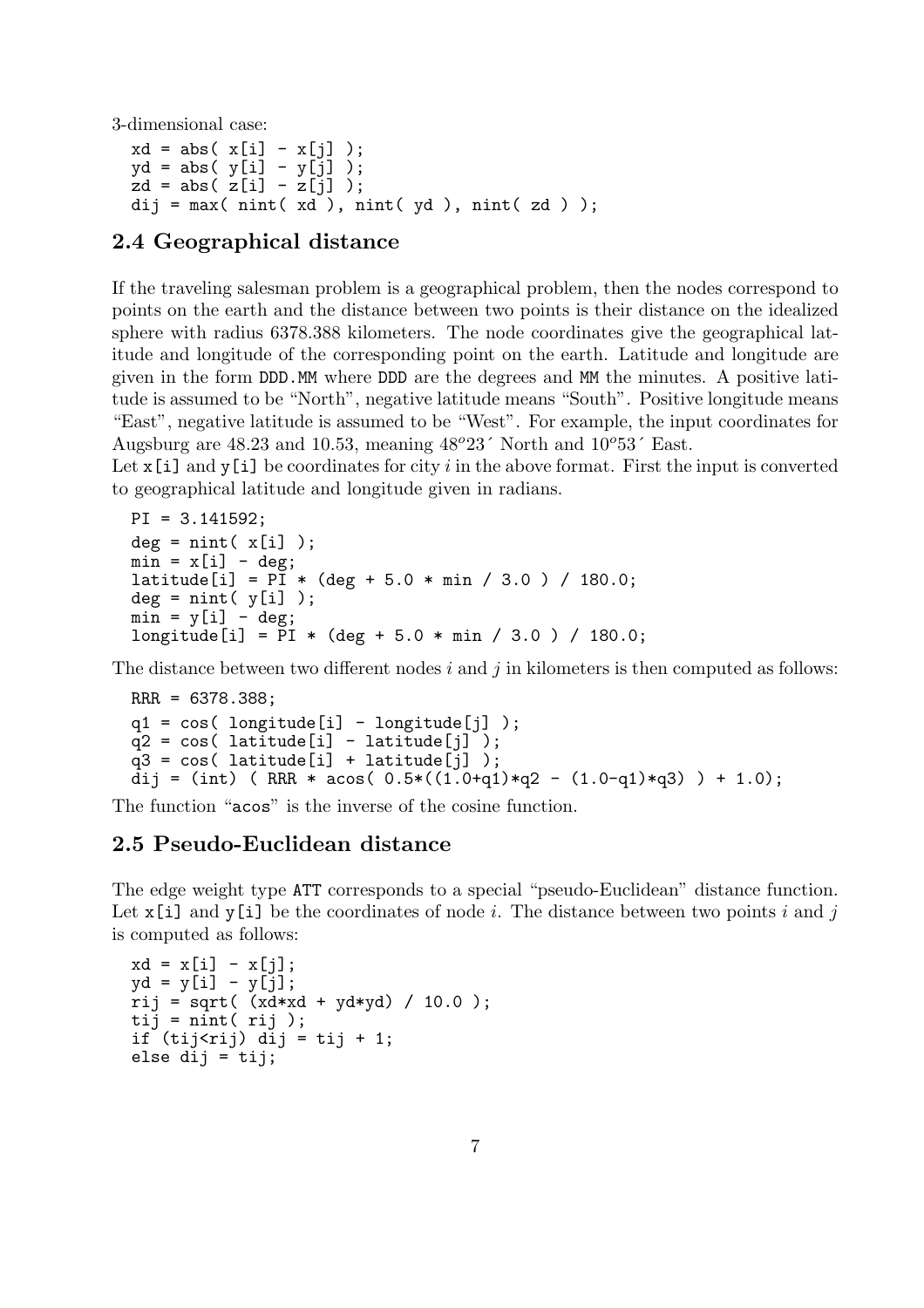## 2.6 Ceiling of the Euclidean distance

The edge weight type CEIL 2D requires that the 2-dimensional Euclidean distances is rounded up to the next integer.

## 2.7 Distance for crystallography problems

We have included into TSPLIB the crystallography problems as described in [1]. These problems are not explicitly given but subroutines are provided to generate the 12 problems mentioned in this reference and subproblems thereof (see section 3.2).

To compute distances for these problems the movement of three motors has to be taken into consideration. There are two types of distance functions: one that assumes equal speed of the motors (XRAY1) and one that uses different speeds (XRAY2). The corresponding distance functions are given as FORTRAN implementations (files deq.f, resp. duneq.f) in the distribution file.

For obtaining integer distances, we propose to multiply the distances computed by the original subroutines by 100.0 and round to the nearest integer.

We list our modified distance function for the case of equal motor speeds in the FORTRAN version below.

```
INTEGER FUNCTION ICOST(V,W)
  INTEGER V,W
 DOUBLE PRECISION DMIN1,DMAX1,DABS
  DOUBLE PRECISION DISTP,DISTC,DISTT,COST
 DISTP=DMIN1(DABS(PHI(V)-PHI(W)),DABS(DABS(PHI(V)-PHI(W))-360.0E+0))
 DISTC=DABS(CHI(V)-CHI(W))
 DISTT=DABS(TWOTH(V)-TWOTH(W))
  COST=DMAX1(DISTP/1.00E+0,DISTC/1.0E+0,DISTT/1.00E+0)
C *** Make integral distances ***
  ICOST=AINT(100.0E+0*COST+0.5E+0)
  RETURN
 END
```
The numbers PHI(), CHI(), and TWOTH() are the respective x-,  $y$ -, and z-coordinates of the points in the generated traveling salesman problems. Note, that TSPLIB95 contains only the original distance computation without the above modification.

## 2.7 Verification

To verify correctness of the distance function implementations we give the length of some "canonical" tours  $1, 2, 3, \ldots, n$ .

The canonical tours for pcb442, gr666, and att532 have lengths 221 440, 423 710, and 309 636, respectively.

The canonical tour for the problem xray14012 (the 8th problem considered in [21]) with distance XRAY1 has length 15 429 219. With distance XRAY2 it has the length 12 943 294.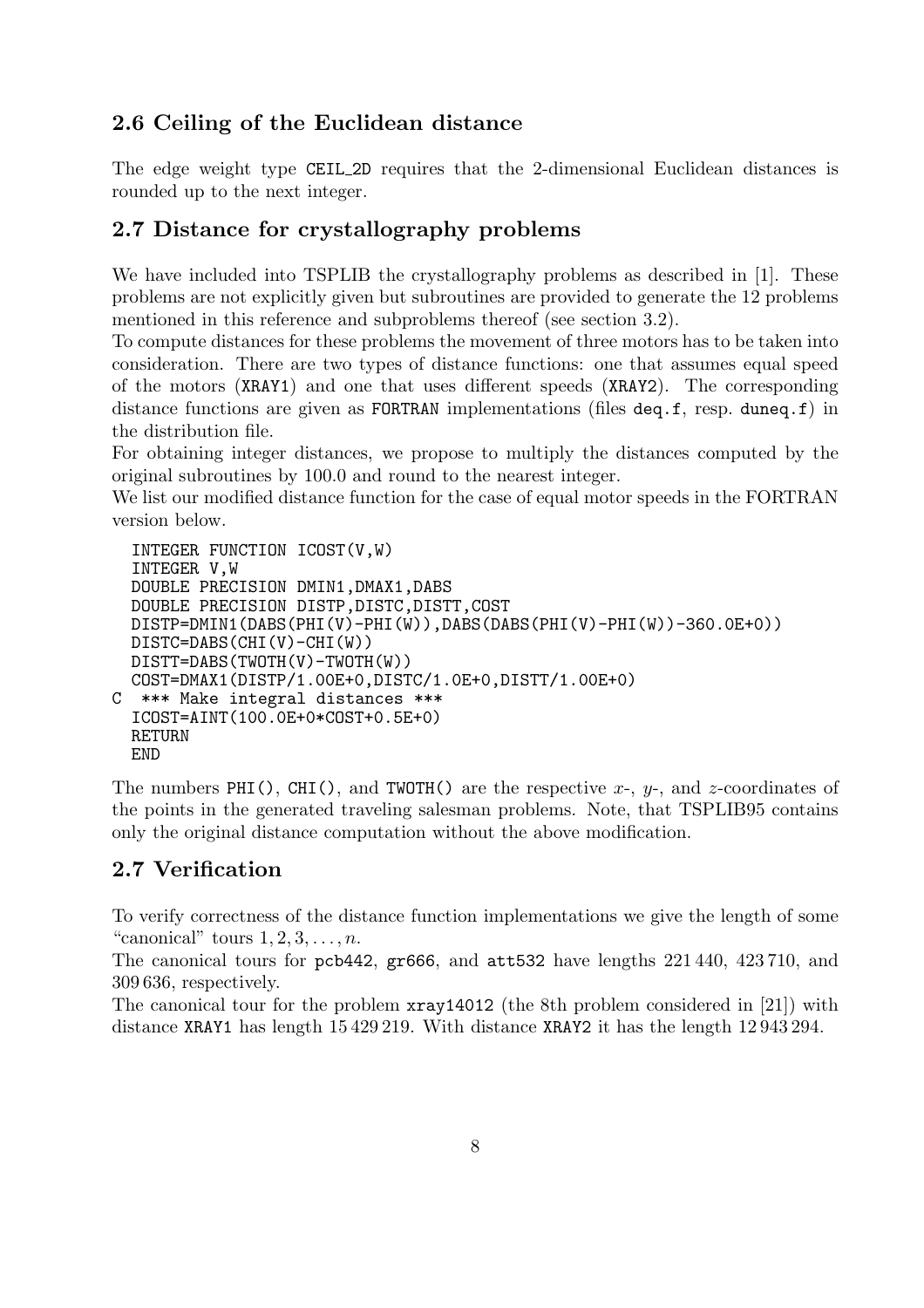## 3. Description of the library files

In this section we give a list of all problem instances that are currently available together with information on the length of optimal tours or lower and upper bounds for this length (if available).

## 3.1 Symmetric traveling salesman problems

The TSP instances are contained in directory tsp. Table 1 gives the problem names along with number of cities, problem type, and known lower and upper bounds for the optimal tour length (a single number indicating that the optimal length is known). The entry MATRIX indicates that the data is given in one of the matrix formats of 1.1.7. The names of the corresponding data files are obtained by appending the suffix ".tsp" to the problem name. Some optimal tours are also provided. The corresponding files have names with suffix ".opt.tour".

| Name      | $\#$ cities | Type       | <b>Bounds</b>      |
|-----------|-------------|------------|--------------------|
| a280      | 280         | EUC_2D     | 2579               |
| ali535    | 535         | <b>GEO</b> | 202310             |
| att48     | 48          | <b>ATT</b> | 10628              |
| att532    | 532         | ATT        | 27686              |
| bayg29    | 29          | <b>GEO</b> | 1610               |
| bays29    | 29          | <b>GEO</b> | 2020               |
| berlin52  | 52          | EUC_2D     | 7542               |
| bier127   | 127         | EUC_2D     | 118282             |
| brazil58  | 58          | MATRIX     | 25395              |
| brd14051  | 14051       | EUC_2D     | [468942,469445]    |
| brg180    | 180         | MATRIX     | 1950               |
| burma14   | 14          | <b>GEO</b> | 3323               |
| ch130     | 130         | EUC_2D     | 6110               |
| ch150     | 150         | EUC_2D     | 6528               |
| d198      | 198         | EUC_2D     | 15780              |
| d493      | 493         | EUC_2D     | 35002              |
| d657      | 657         | EUC_2D     | 48912              |
| d1291     | 1291        | EUC_2D     | 50801              |
| d1655     | 1655        | EUC_2D     | 62128              |
| d2103     | 2103        | EUC_2D     | [79952, 80450]     |
| d15112    | 15112       | EUC_2D     | [1564590, 1573152] |
| d18512    | 18512       | EUC_2D     | [644650, 645488]   |
| dantzig42 | 42          | MATRIX     | 699                |
| dsj1000   | 1000        | CEIL_2D    | 18659688           |
| ei151     | 51          | EUC_2D     | 426                |
| ei176     | 76          | EUC_2D     | 538                |
| ei1101    | 101         | EUC_2D     | 629                |

Table 1 Symmetric traveling salesman problems (Part I)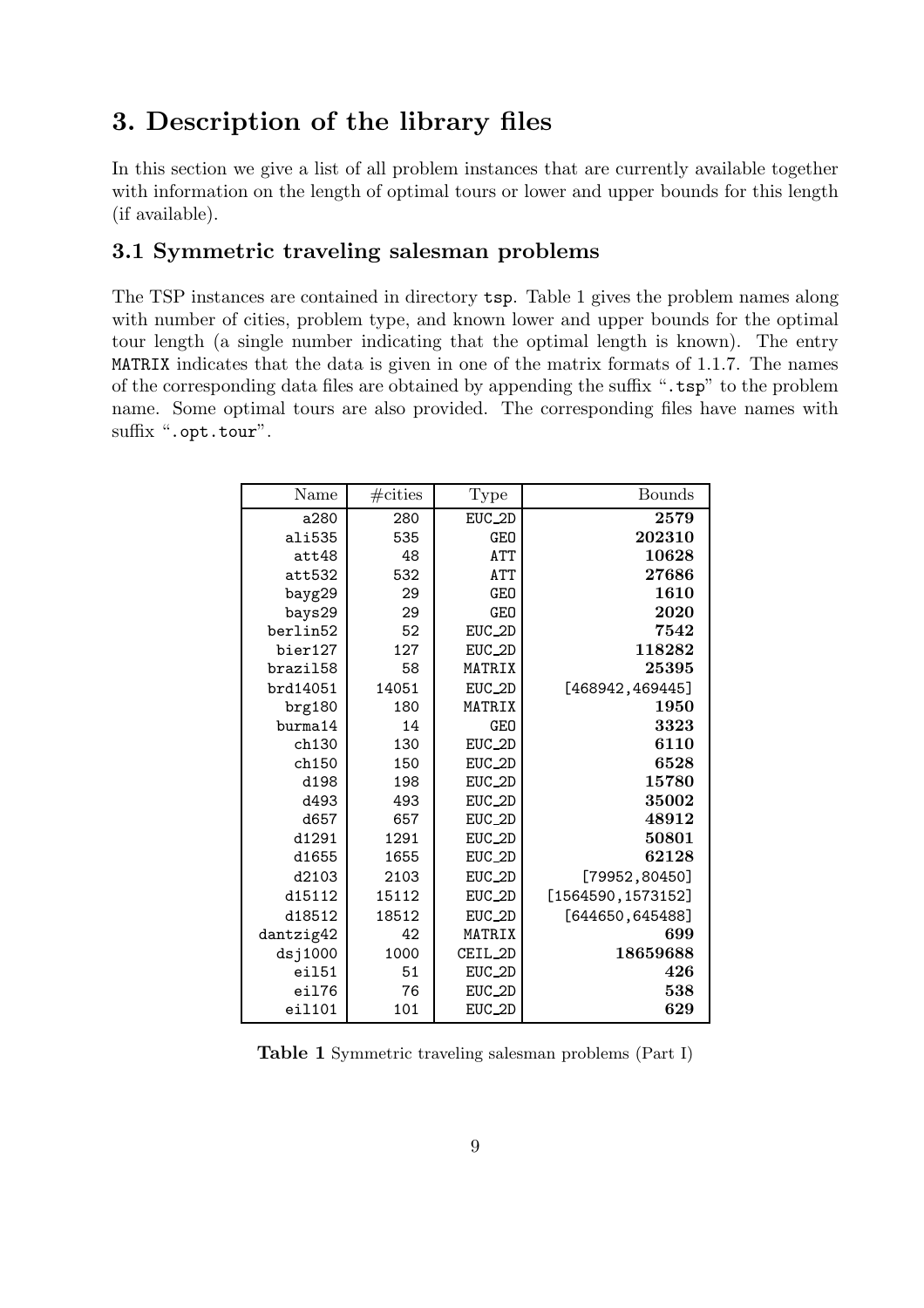| Name     | $# \text{cities}$ | Type       | <b>Bounds</b>         |
|----------|-------------------|------------|-----------------------|
| f1417    | 417               | EUC_2D     | 11861                 |
| f11400   | 1400              | EUC_2D     | 20127                 |
| f11577   | 1577              | EUC_2D     | [22204,22249]         |
| f13795   | 3795              | EUC_2D     | [28723, 28772]        |
| fn14461  | 4461              | EUC_2D     | 182566                |
| fri26    | 26                | MATRIX     | 937                   |
| gi1262   | 262               | EUC_2D     | 2378                  |
| gr17     | 17                | MATRIX     | ${\bf 2085}$          |
| gr21     | 21                | MATRIX     | 2707                  |
| gr24     | 24                | MATRIX     | $1272\,$              |
| gr48     | 48                | MATRIX     | 5046                  |
| gr96     | 96                | <b>GEO</b> | 55209                 |
| gr120    | 120               | MATRIX     | 6942                  |
| gr137    | 137               | <b>GEO</b> | 69853                 |
| gr202    | 202               | <b>GEO</b> | 40160                 |
| gr229    | 229               | <b>GEO</b> | 134602                |
| gr431    | 431               | <b>GEO</b> | 171414                |
| gr666    | 666               | GEO        | 294358                |
| hk48     | 48                | MATRIX     | 11461                 |
| kroA100  | 100               | EUC_2D     | 21282                 |
| kroB100  | 100               | EUC_2D     | 22141                 |
| kroC100  | 100               | EUC_2D     | 20749                 |
| kroD100  | 100               | EUC_2D     | 21294                 |
| kroE100  | 100               | EUC_2D     | 22068                 |
| kroA150  | 150               | EUC_2D     | 26524                 |
| kroB150  | 150               | EUC_2D     | 26130                 |
| kroA200  | 200               | EUC_2D     | 29368                 |
| kroB200  | 200               | EUC_2D     | 29437                 |
| lin105   | 105               | EUC_2D     | 14379                 |
| lin318   | 318               | EUC_2D     | 42029                 |
| linhp318 | 318               | EUC_2D     | 41345                 |
| nrw1379  | 1379              | EUC_2D     | 56638                 |
| p654     | 654               | EUC_2D     | 34643                 |
| pa561    | 561               | MATRIX     | ${\bf 2763}$          |
| pcb442   | 442               | EUC_2D     | 50778                 |
| pcb1173  | 1173              | EUC_2D     | 56892                 |
| pcb3038  | 3038              | EUC_2D     | 137694                |
| pla7397  | 7397              | CEIL_2D    | 23260728              |
| pla33810 | 33810             | CEIL_2D    | [65913275, 66116530]  |
| pla85900 | 85900             | CEIL_2D    | [141904862,142487006] |

Table 1 Symmetric traveling salesman problems (Part II)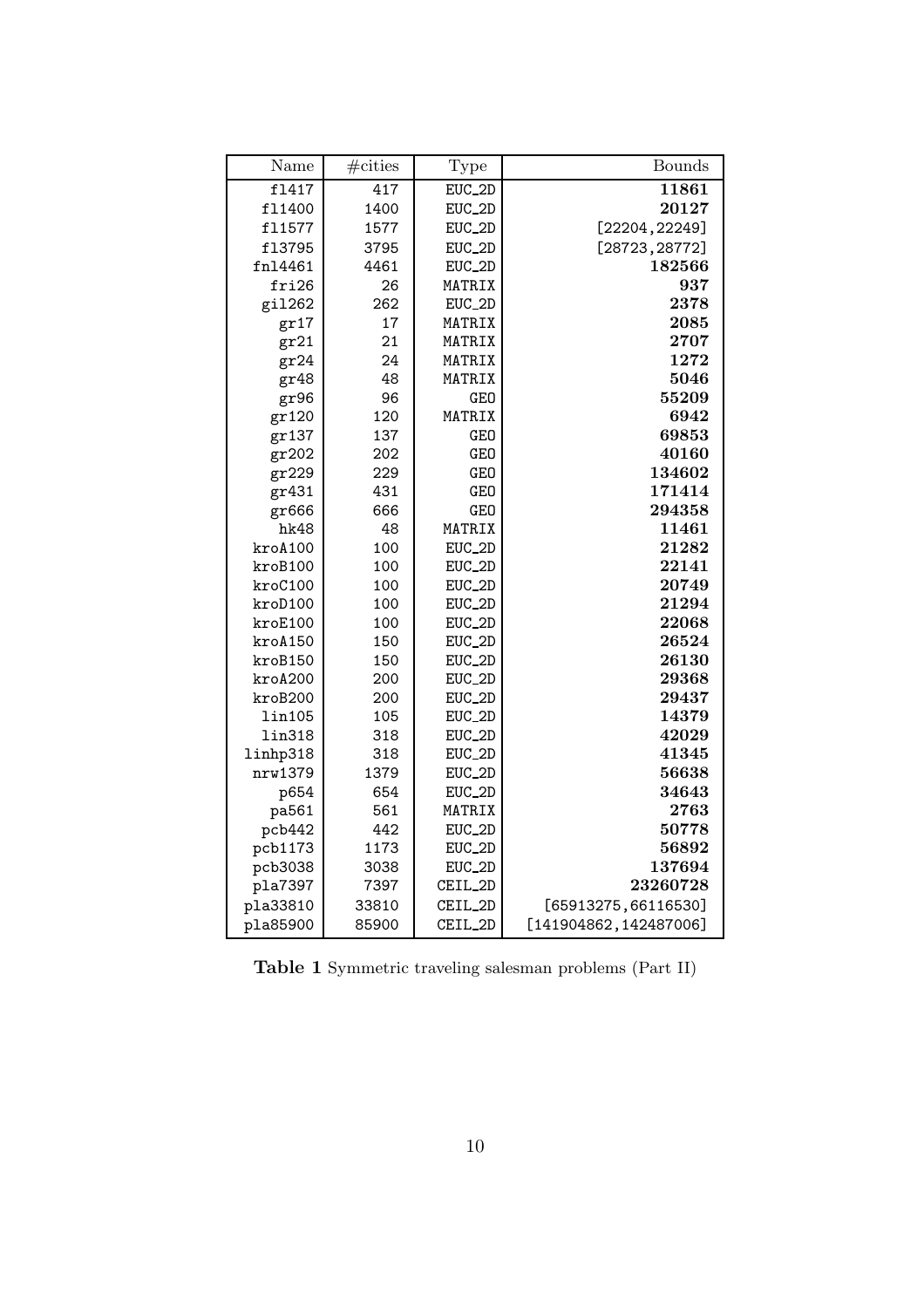| Name      | $\#$ cities | Type       | <b>Bounds</b>       |
|-----------|-------------|------------|---------------------|
| pr76      | 76          | EUC_2D     | 108159              |
| pr107     | 107         | EUC_2D     | 44303               |
| pr124     | 124         | EUC_2D     | 59030               |
| pr136     | 136         | EUC_2D     | 96772               |
| pr144     | 144         | EUC_2D     | 58537               |
| pr152     | 152         | EUC_2D     | 73682               |
| pr226     | 226         | EUC_2D     | 80369               |
| pr264     | 264         | EUC_2D     | 49135               |
| pr299     | 299         | EUC_2D     | 48191               |
| pr439     | 439         | EUC_2D     | 107217              |
| pr1002    | 1002        | EUC_2D     | 259045              |
| pr2392    | 2392        | EUC_2D     | 378032              |
| rat99     | 99          | EUC_2D     | 1211                |
| rat195    | 195         | EUC_2D     | 2323                |
| rat575    | 575         | EUC_2D     | 6773                |
| rat783    | 783         | EUC_2D     | 8806                |
| rd100     | 100         | EUC_2D     | 7910                |
| rd400     | 400         | EUC_2D     | 15281               |
| r11304    | 1304        | EUC_2D     | 252948              |
| r11323    | 1323        | EUC_2D     | 270199              |
| r11889    | 1889        | EUC_2D     | 316536              |
| r15915    | 5915        | EUC_2D     | [565040,565530]     |
| r15934    | 5934        | EUC_2D     | [554070,556045]     |
| r111849   | 11849       | EUC_2D     | [920847,923368]     |
| si175     | 175         | MATRIX     | 21407               |
| si535     | 535         | MATRIX     | 48450               |
| si1032    | 1032        | MATRIX     | 92650               |
| st70      | 70          | EUC_2D     | 675                 |
| swiss42   | 42          | MATRIX     | 1273                |
| ts225     | 225         | EUC_2D     | 126643              |
| tsp225    | 225         | EUC_2D     | 3919                |
| u159      | 159         | EUC_2D     | 42080               |
| u574      | 574         | EUC_2D     | 36905               |
| u724      | 724         | EUC_2D     | 41910               |
| u1060     | 1060        | EUC_2D     | 224094              |
| u1432     | 1432        | EUC_2D     | 152970              |
| u1817     | 1817        | EUC_2D     | 57201               |
| u2152     | 2152        | EUC_2D     | 64253               |
| u2319     | 2319        | EUC_2D     | 234256              |
| ulysses16 | 16          | <b>GEO</b> | 6859                |
| ulysses22 | 22          | <b>GEO</b> | 7013                |
| usa13509  | 13509       | EUC_2D     | [19947008,19982889] |
| vm1084    | 1084        | EUC_2D     | 239297              |
| vm1748    | 1748        | EUC_2D     | 336556              |

Table 1 Symmetric traveling salesman problems (Part III)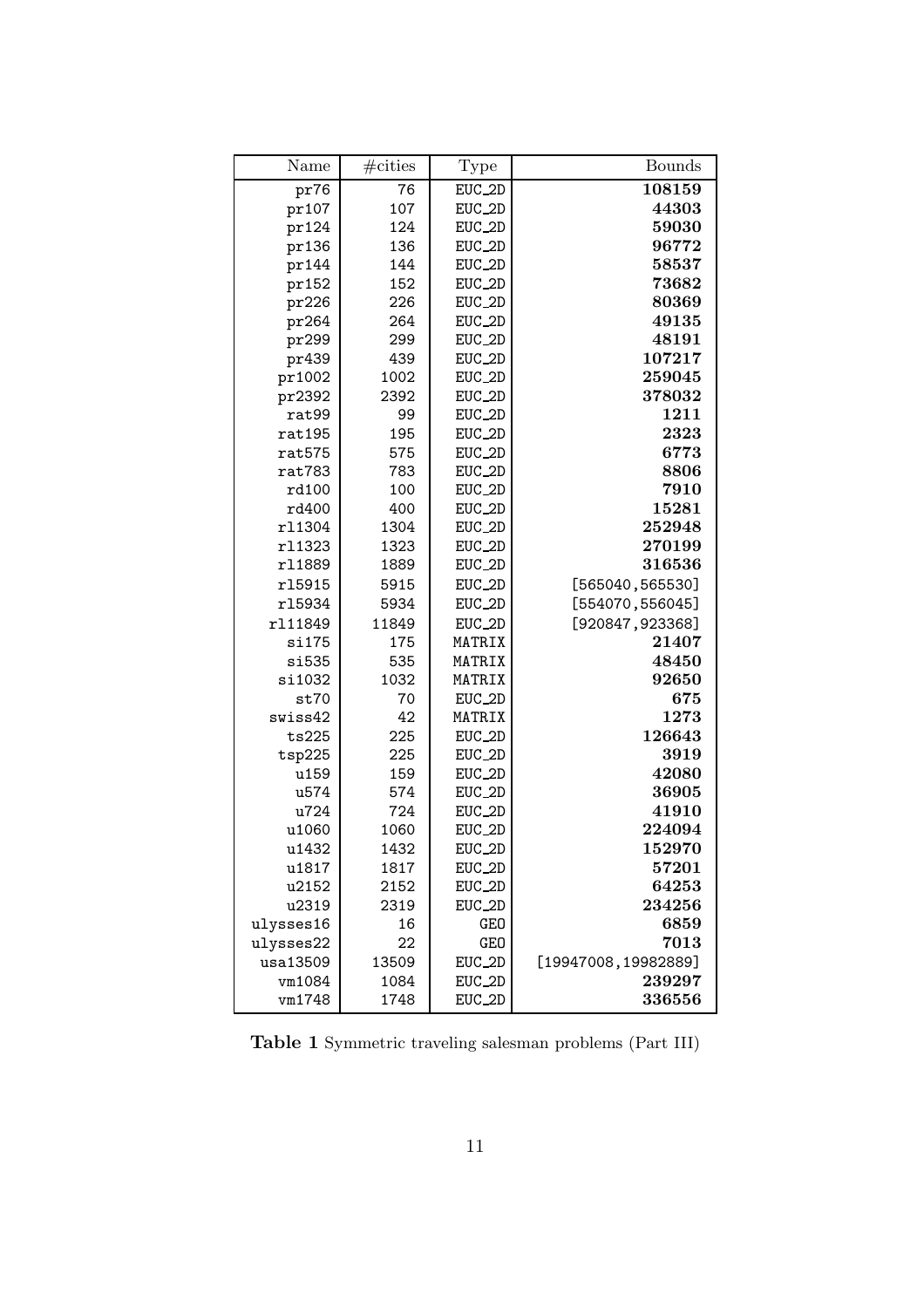#### Crystallography problems

In the file xray.problems in directory tsp we distribute the routines written by Bland and Shallcross and the necessary data to generate the crystallography problems discussed in [1]. The file xray.problems is one file into which the single files mentioned in the sequel have been merged. These single files have to be extracted from  $xray.$ problems using an editor. The following original files are provided

> read.me deq.f duneq.f daux.f gentsp.f a.data b.data d.data e.data f.data

In addition we have included specially prepared data files to generate the 12 problems mentioned in [1]. The files have the names xray1.data through xray12.data.

Using these data files 12 symmetric TSPs can be generated using the program gentsp.f. We propose to name the respective problem instances  $xray4472$ ,  $xray2950$ ,  $xray7008$ , xray2762, xray6922, xray9070, xray5888, xray14012, xray5520, xray13804, xray14464, and xray13590.

To verify the correct use of the generating routines we list part of the file xray14012.tsp.

```
NAME : xray14012
COMMENT : Crystallography problem 8 (Bland/Shallcross)
TYPE : TSP
DIMENSION : 14012
EDGE WEIGHT TYPE : XRAY2
NODE COORD SECTION
        1 -91.802854544029 -6.4097888697337 176.39830490027
        2 -87.715643397938 -6.4659384343446 165.56800324542
        3 -83.587211962870 -6.4895404648110 163.53828545043
        4 -79.460007412434 -6.4797580053949 165.86438271158
      :
      :
    14009 100.539992581837 6.4797580053949 165.86438271158
    14010 96.412788031401 6.4895404648110 163.53828545043
    14011 92.284356596333 6.4659384343446 165.56800324542
    14012 88.197145450242 6.4097888697337 176.39830490027
```
### 3.2 Hamiltonian cycle problems

Instances of the Hamiltonian cycle problem are contained in the directory hcp. At present, we have the data files

| alb1000.hcp | alb3000b.hcp | alb3000e.hcp | alb2000.hcp | alb3000c.hcp |
|-------------|--------------|--------------|-------------|--------------|
| alb4000.hcp | alb3000a.hcp | alb3000d.hcp | alb5000.hcp |              |

Every instance contains a Hamiltonian cycle which is given in the corresponding .opt.tour file. In problem instance alb4000 two edges are fixed.

In addition to these files, the directory contains the C-program  $tspleap.c$  by M. Jünger and G. Rinaldi. This program can be used to generate TSP instances (in TSPLIB format)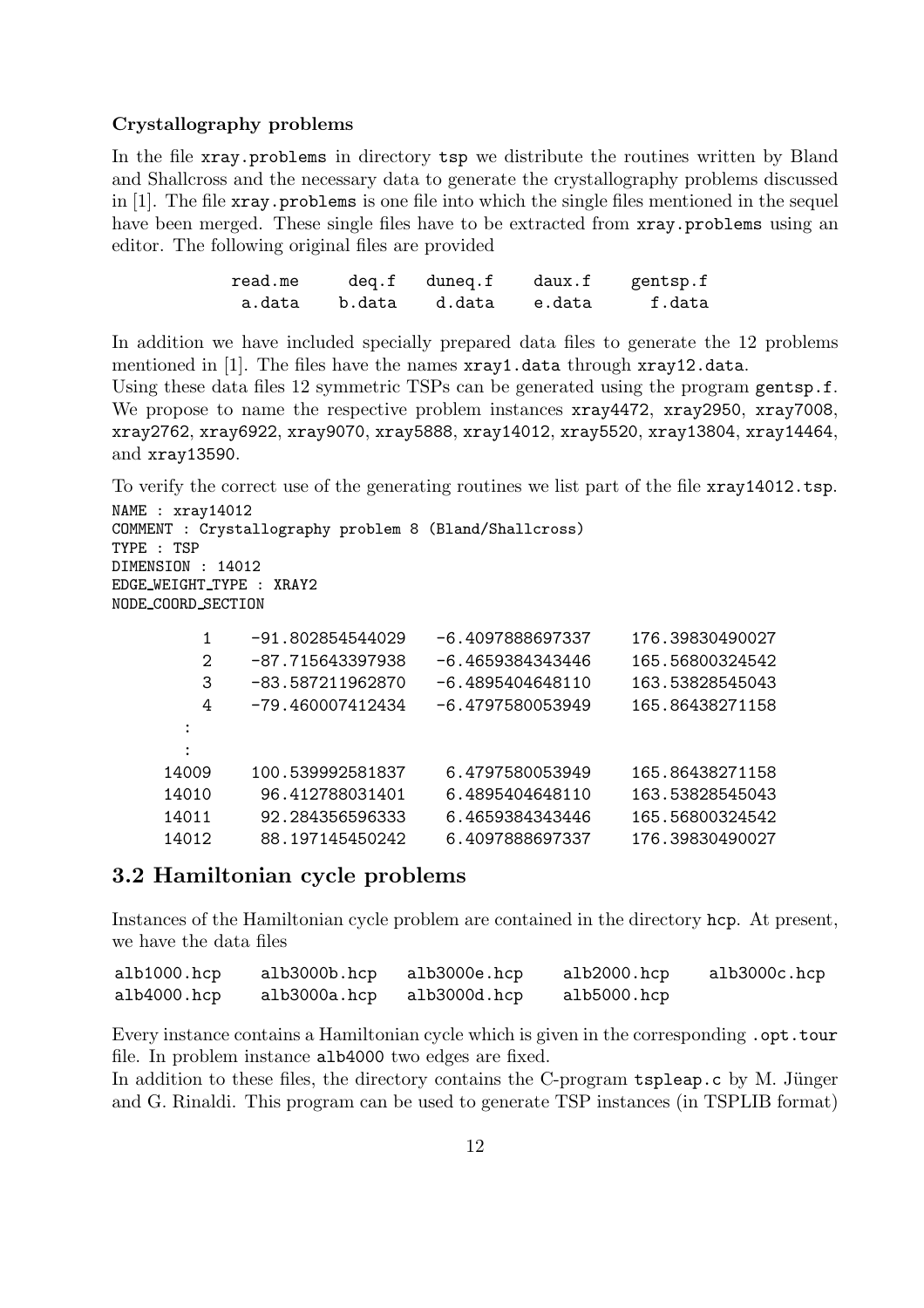originating from the problem of deciding whether an (r,s)-leaper on a mxn chess board can start at some square of the board, visit each square exactly once, and return to its starting square. A detailed documentation is given in the file tspleap.c.

### 3.3 Asymmetric traveling salesman problems

Table 2 lists the ATSP instances (in directory atsp) together with their optimal solution values. The names of the corresponding data files are obtained by appending the suffix ".atsp" to the problem name. The data files for problems ftv90, ftv100, ftv110, ftv120, ftv130, ftv140, ftv150, and ftv160 are not present. These instances are obtained from ftv170. E.g., ftv120 is the subproblem of ftv170 defined by the first 121 nodes, ftv130 is defined by the first 131 nodes, etc.

| Name         | $\#$ cities | Type   | Optimum      |
|--------------|-------------|--------|--------------|
| br17         | 17          | MATRIX | 39           |
| ft53         | 53          | MATRIX | 6905         |
| ft70         | 70          | MATRIX | 38673        |
| fty33        | 34          | MATRIX | 1286         |
| ftv35        | 36          | MATRIX | 1473         |
| fty38        | 39          | MATRIX | 1530         |
| ftv44        | 45          | MATRIX | 1613         |
| ftv47        | 48          | MATRIX | 1776         |
| ftv55        | 56          | MATRIX | 1608         |
| ftv64        | 65          | MATRIX | 1839         |
| ftv70        | 71          | MATRIX | 1950         |
| ftv90        | 91          | MATRIX | 1579         |
| ftv100       | 101         | MATRIX | 1788         |
| ftv110       | 111         | MATRIX | 1958         |
| ftv120       | 121         | MATRIX | 2166         |
| ftv130       | 131         | MATRIX | 2307         |
| ftv140       | 141         | MATRIX | 2420         |
| ftv150       | 151         | MATRIX | ${\bf 2611}$ |
| ftv160       | 161         | MATRIX | 2683         |
| ftv170       | 171         | MATRIX | 2755         |
| $k$ ro $124$ | 100         | MATRIX | 36230        |
| p43          | 43          | MATRIX | 5620         |
| rbg323       | 323         | MATRIX | 1326         |
| rbg358       | 358         | MATRIX | 1163         |
| rbg403       | 403         | MATRIX | 2465         |
| rbg443       | 443         | MATRIX | 2720         |
| ry48p        | 48          | MATRIX | 14422        |

Table 2 Asymmetric traveling salesman problems

### 3.4 Sequential ordering problems

Every instance of a sequential ordering problem is given by a full matrix C of the following kind. If node i has to precede node j, then  $C_{ji}$  is set to  $-1$ . C is assumed to be transitively closed with respect to precedences, i.e., if i has to precede j and j has to precede k, then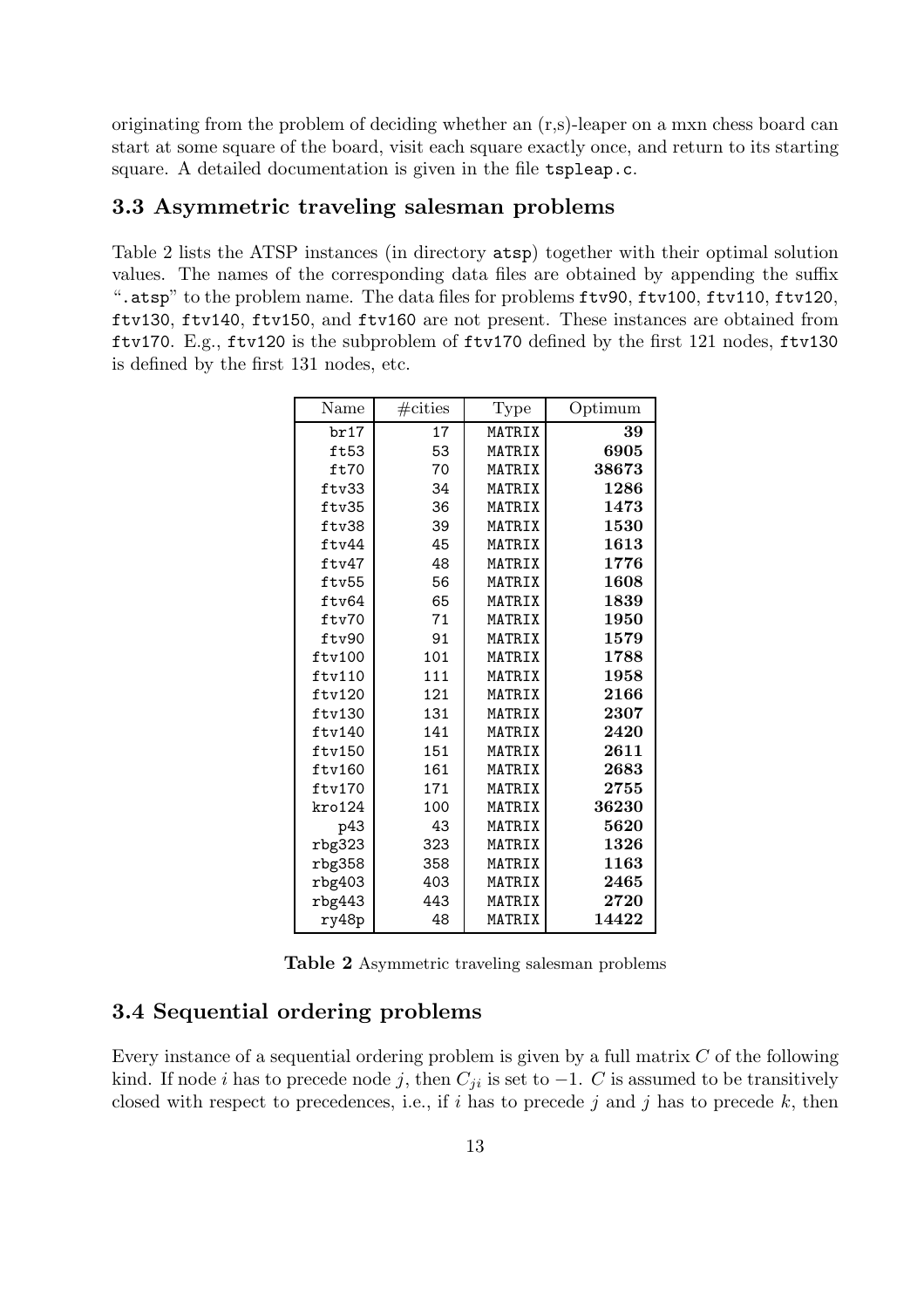it is implied that i has to precede k and, therefore, also  $C_{ki}$  has to be set to -1. Because we require, that node  $1$  is the first node and node  $n$  is the last node in each feasible path, a SOP problem instance always has  $C_{i1} = -1$ , for all  $i = 2, \ldots, n$ , and  $C_{nj} = -1$ , for all  $j = 1, \ldots, n-1$ . The entry  $C_{1n}$  is set to infinity. All other entries of C are nonnegative integer values.

| Name              | #nodes | $\#$ prec.     | Type   | <b>Bounds</b>  |
|-------------------|--------|----------------|--------|----------------|
| ESC07             | 9      | 6              | MATRIX | 2125           |
| ESC11             | 13     | 3              | MATRIX | 2075           |
| ESC12             | 14     | $\overline{7}$ | MATRIX | 1675           |
| ESC <sub>25</sub> | 27     | 9              | MATRIX | 1681           |
| ESC47             | 49     | 10             | MATRIX | 1288           |
| ESC63             | 65     | 95             | MATRIX | 62             |
| ESC78             | 80     | 77             | MATRIX | 18230          |
| br17.10           | 17     | 10             | MATRIX | 55             |
| br17.12           | 17     | 12             | MATRIX | 55             |
| ft53.1            | 54     | 12             | MATRIX | [7438, 7570]   |
| ft53.2            | 54     | 25             | MATRIX | [7630, 8335]   |
| ft53.3            | 54     | 48             | MATRIX | [9473, 10935]  |
| ft53.4            | 54     | 63             | MATRIX | 14425          |
| ft70.1            | 71     | 17             | MATRIX | 39313          |
| ft70.2            | 71     | 35             | MATRIX | [39739, 41778] |
| ft70.3            | 71     | 68             | MATRIX | [41305,44732]  |
| ft70.4            | 71     | 86             | MATRIX | [52269, 53882] |
| kro124p.1         | 101    | 25             | MATRIX | [37722, 42845] |
| kro124p.2         | 101    | 49             | MATRIX | [38534, 45848] |
| kro124p.3         | 101    | 97             | MATRIX | [40967, 55649] |
| kro124p.4         | 101    | 131            | MATRIX | [64858, 80753] |
| p43.1             | 44     | 9              | MATRIX | 27990          |
| p43.2             | 44     | 20             | MATRIX | [28175, 28330] |
| p43.3             | 44     | 37             | MATRIX | [28366,28680]  |
| p43.4             | 44     | 50             | MATRIX | [69569, 82960] |
| prob42            | 42     | 10             | MATRIX | 243            |
| prob100           | 100    | 41             | MATRIX | [1024, 1385]   |
| rbg048a           | 50     | 192            | MATRIX | 351            |
| rbg050c           | 52     | 256            | MATRIX | 467            |
| rbg109a           | 111    | 622            | MATRIX | 1038           |
| rbg150a           | 152    | 952            | MATRIX | [1748, 1750]   |
| rbg174a           | 176    | 1113           | MATRIX | 2053           |
| rbg253a           | 255    | 1721           | MATRIX | [2928,2987]    |
| rbg323a           | 325    | 2412           | MATRIX | [3136, 3221]   |
| rbg341a           | 343    | 2542           | MATRIX | [2543, 2854]   |
| rbg358a           | 360    | 3239           | MATRIX | [2518, 2758]   |
| rbg378a           | 380    | 3069           | MATRIX | [2761, 3142]   |
| ry48p.1           | 49     | 11             | MATRIX | [15220, 15935] |
| ry48p.2           | 49     | 23             | MATRIX | [15524, 17071] |
| ry48p.3           | 49     | 42             | MATRIX | [18156, 20051] |
| ry48p.4           | 49     | 58             | MATRIX | [29967, 31446] |

Table 3 Sequential ordering problems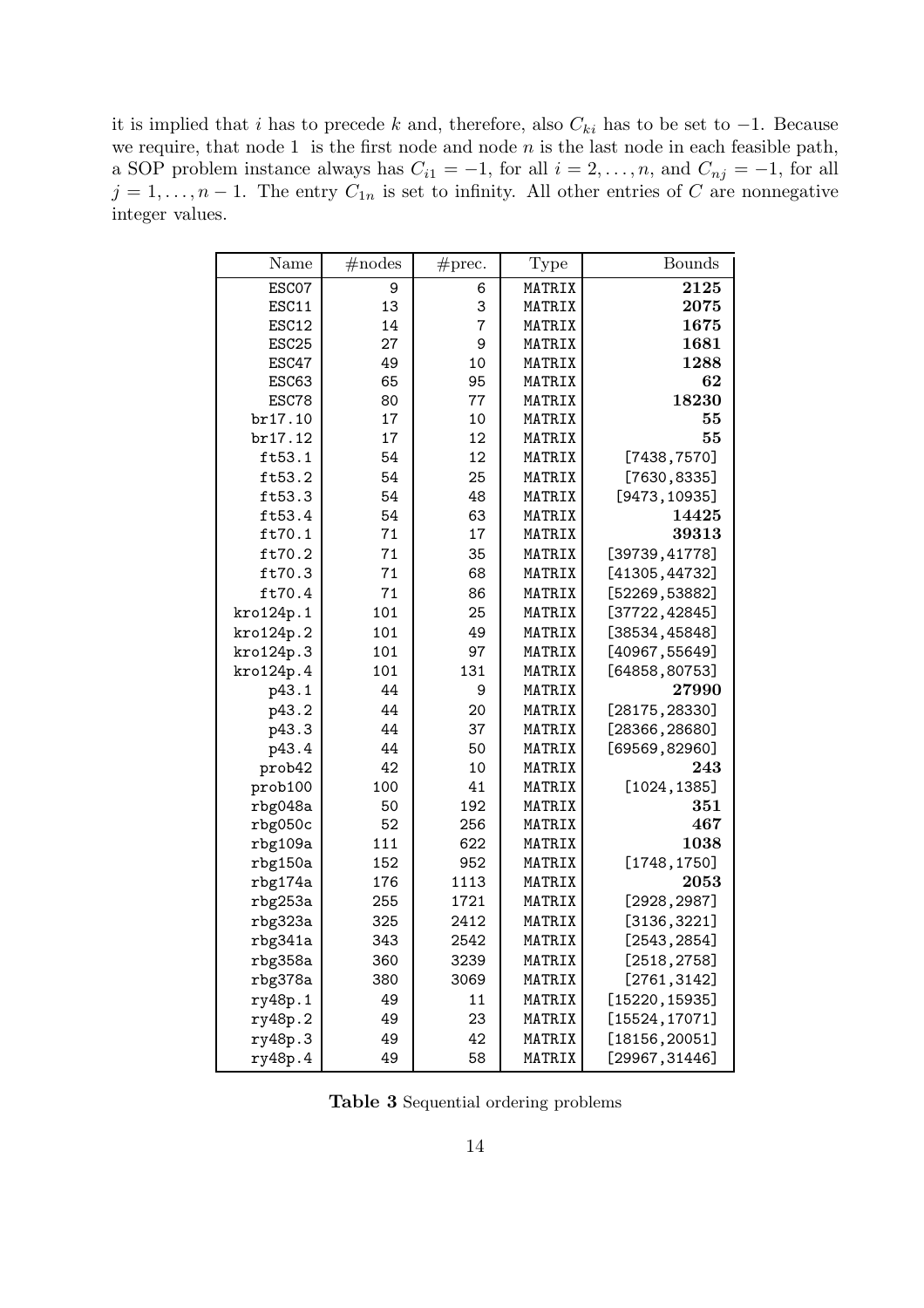Table 3 lists the SOP instances (in directory sop) together with their known lower and upper bounds for the optimal path length. The names of the corresponding data files are obtained by appending the suffix ".sop" to the problem name.

## 3.5 Capacitated vehicle routing problems

Data for capacitated vehicle routing problems is contained in the directory vrp. Data files have suffix ".vrp". At present, we have the data files

att48.vrp eil30.vrp eil7.vrp eilB76.vrp eil13.vrp eil31.vrp eilA101.vrp eilC76.vrp eil22.vrp eil33.vrp eilA76.vrp eilD76.vrp eil23.vrp eil51.vrp eilB101.vrp gil262.vrp

Various problems can be defined on these data sets, e.g., depending on whether the number of vehicles is fixed, so we do not list optimal solutions here. Some values are given in the data files themselves.

### 3.6 Further special files

In addition to the data and solution files, the following special files are contained in the library.

|          | <b>TSPLIB_VERSION:</b> Gives the current version of the library |
|----------|-----------------------------------------------------------------|
| README : | A short information on TSPLIB                                   |
| DOC.PS:  | Description of TSPLIB (PostScript)                              |

## 4. Remarks

- 1. The problem lin318 is originally a Hamiltonian path problem. One obtains this problem by adding the additional requirement that the edge from 1 to 214 is contained in the tour. The data is given in linhp318.tsp.
- 2. Some data sets are referred to by different names in the literature. Below we give the corresponding names used in [3] and [2].

| TSPLIB    | [3]               | [2]  | TSPLIB  | [3]               | [2]  |
|-----------|-------------------|------|---------|-------------------|------|
| att48     | ATT048            | -    | att532  | ATT532            |      |
| dantzig42 |                   | 42   | ei1101  | EIL10             |      |
| ei151     | EIL08             | -    | ei176   | EIL09             |      |
| gil262    | GIL249            |      | gr120   |                   | 120  |
| gr137     | GH137             | 137  | gr202   | GH <sub>202</sub> | 202  |
| gr229     | GH <sub>229</sub> | 229  | gr431   | GH431             | 431  |
| gr666     | GH666             | 666  | gr96    | GH096             | 96   |
| hk48      |                   | 48H  | kroA100 | KR0124            | 100A |
| kroB100   | KR0125            | 100B | kroC100 | KR0126            | 100C |
| kroD100   | KR0127            | 100D | kroE100 | KR0128            | 100E |